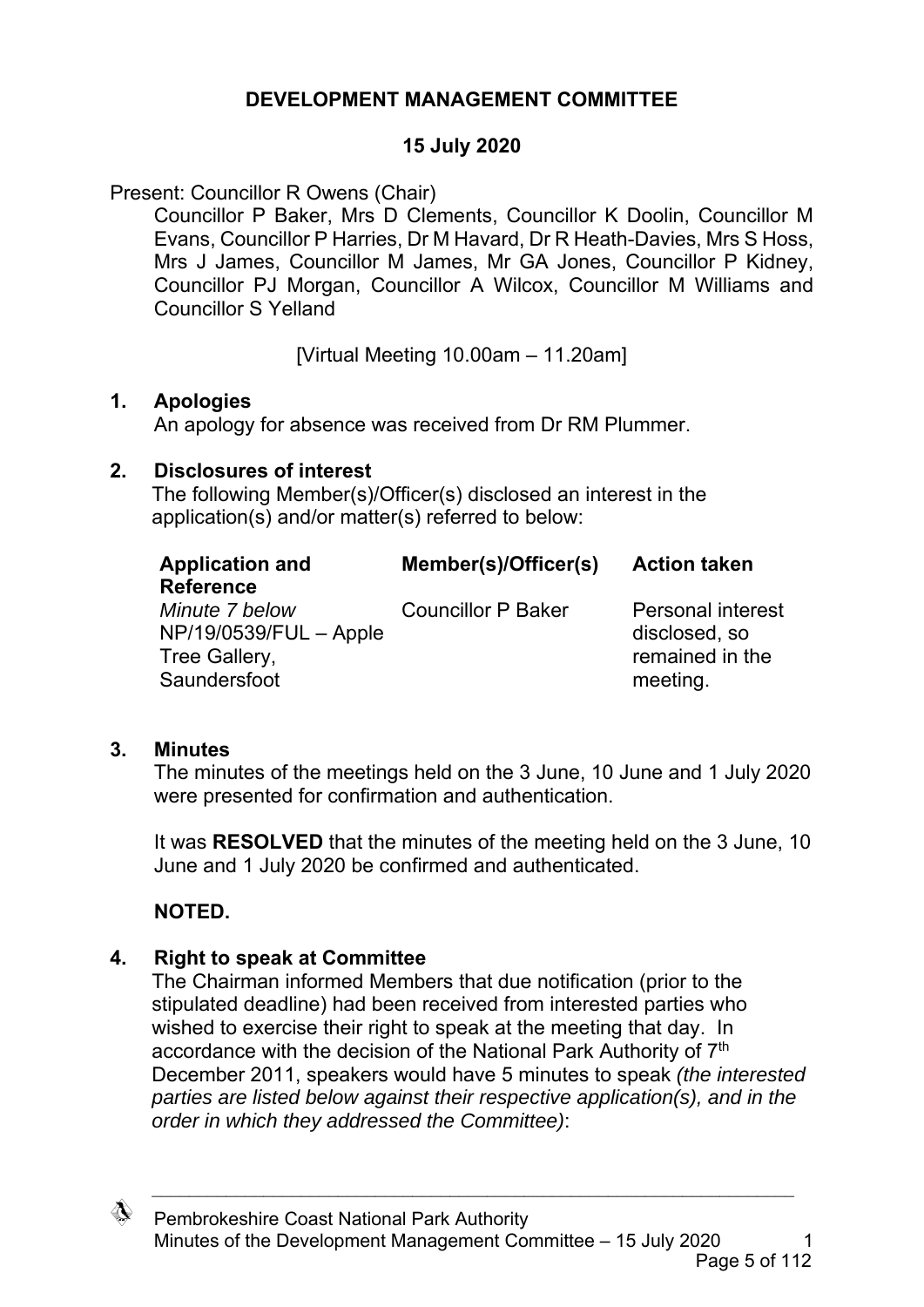| <b>Reference</b>                          | <b>Proposal</b>                                                                                                                                                                                                                                                                                                                                                                 | <b>Speaker</b>                     |
|-------------------------------------------|---------------------------------------------------------------------------------------------------------------------------------------------------------------------------------------------------------------------------------------------------------------------------------------------------------------------------------------------------------------------------------|------------------------------------|
| number                                    |                                                                                                                                                                                                                                                                                                                                                                                 |                                    |
| NP/20/0222/FUL<br>Minute $6(a)$<br>refers | Installation of underground<br>electricity cables (including<br>below ground joining bays<br>and one above ground link<br>pillar) and underground fibre<br>optic cables; temporary<br>construction compound and<br>construction haul roads,<br>Linear site extending from<br>the intertidal sand flats at<br><b>Freshwater West to Neath</b><br>Farm, Rhoscrowther,<br>Pembroke | Mr Tom<br>Brinicombe,<br>applicant |
|                                           |                                                                                                                                                                                                                                                                                                                                                                                 |                                    |

## **5. Members' Duties in Determining Applications**

 The Solicitor's report had been updated and summarised the role of the Committee within the planning system, outlining the purpose of the planning system and relevant considerations in decision making, the Authority's duty to carry out sustainable development, Ecological considerations, human rights considerations, the Authority's guidance to members on decision-making in committee and also set out some circumstances where costs might be awarded against the Authority on appeal.

One Member sought clarification of the geographical extent of the Authority's area of responsibility as a planning authority. It was confirmed that the boundary of the National Park as established in legislation ended at mean low water; beyond that a marine licence from Natural Resources Wales was required.

## **NOTED**

## **6. Report of Planning Applications**

The Committee considered the detailed report of the Development Management Team Leader, together with any updates reported verbally on the day and recorded below. The Committee determined the application as follows *(the decision reached follows the details of the application)*:

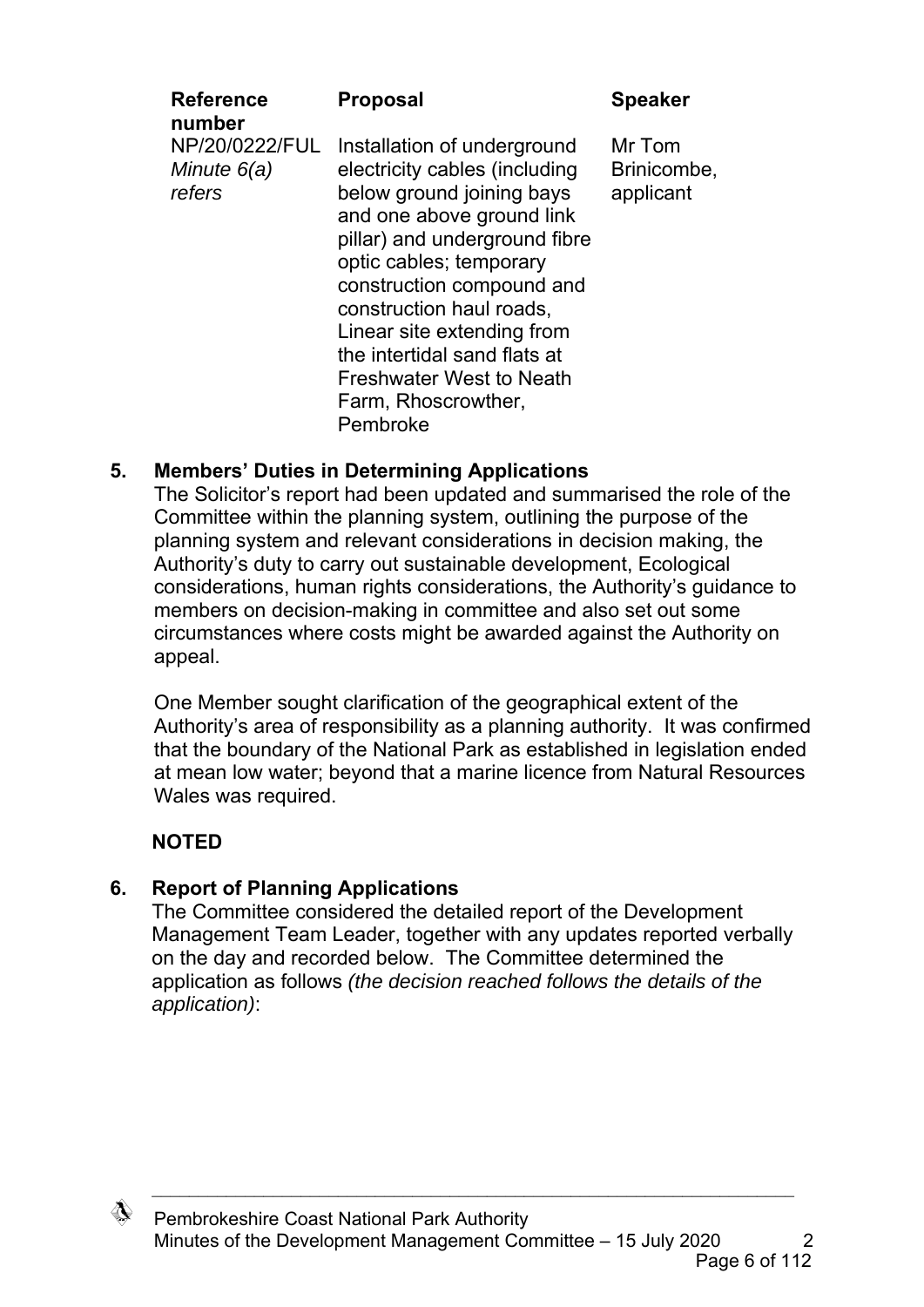(a) REFERENCE: NP/20/0222/FUL APPLICANT: Mr T Brinicombe PROPOSAL: Installation of underground electricity cables (including below ground joining bays and one above ground link pillar) and underground fibre optic cables; temporary construction compound and construction haul roads LOCATION: Linear site extending from the intertidal sand flats at Freshwater West to Neath Farm, Rhoscrowther, Pembroke

It was reported that this project proposed a subsea and underground electricity interconnector linking the power markets in Ireland and Great Britain. Greenlink (the applicant) would provide a new grid connection between County Wexford (Ireland) and National Grid's Pembroke substation. The power would be able to flow in either direction, depending on supply and demand in each country.

At the previous meeting of the Committee, it had been resolved to carry out a virtual site inspection for this application and the minutes of that meeting had been agreed earlier in the meeting (Minute 3 refers). The application was before the Committee as the development required an Environmental Impact Assessment, was classed as a major application and was also of public interest.

The report explained that the cables would be laid by a mixture of underground horizontal directional drilling and trench cut and fill, with the initial section between mean low water and the landfall compound to be done using underground drilling as this area was particularly sensitive in landscape terms. It went on to outline the key issues to be considered and concluded that taking into account National and Local policies and having regard to all material considerations, the development was considered to provide an energy scheme while maintaining the special qualities of the National Park and would not impact on privacy or amenity of neighbours. As such, and subject to a schedule of suitable conditions, the development was acceptable. It was recommended that, subject to no material objections arising from outstanding consultation, that the application be delegated to officers to grant planning permission subject to the conditions outlined in the report.

At the meeting, the Officer advised that consultation responses from Cadw and Angle Community Council remained outstanding. It was confirmed that both were aware of the application, Cadw having commented at earlier stages of the process, and Angle sending an email seeking clarification regarding the directional drilling. With regard to the concerns expressed by Valero, the agent had confirmed that the cable route would not cross any operational pipelines. Nevertheless the cable

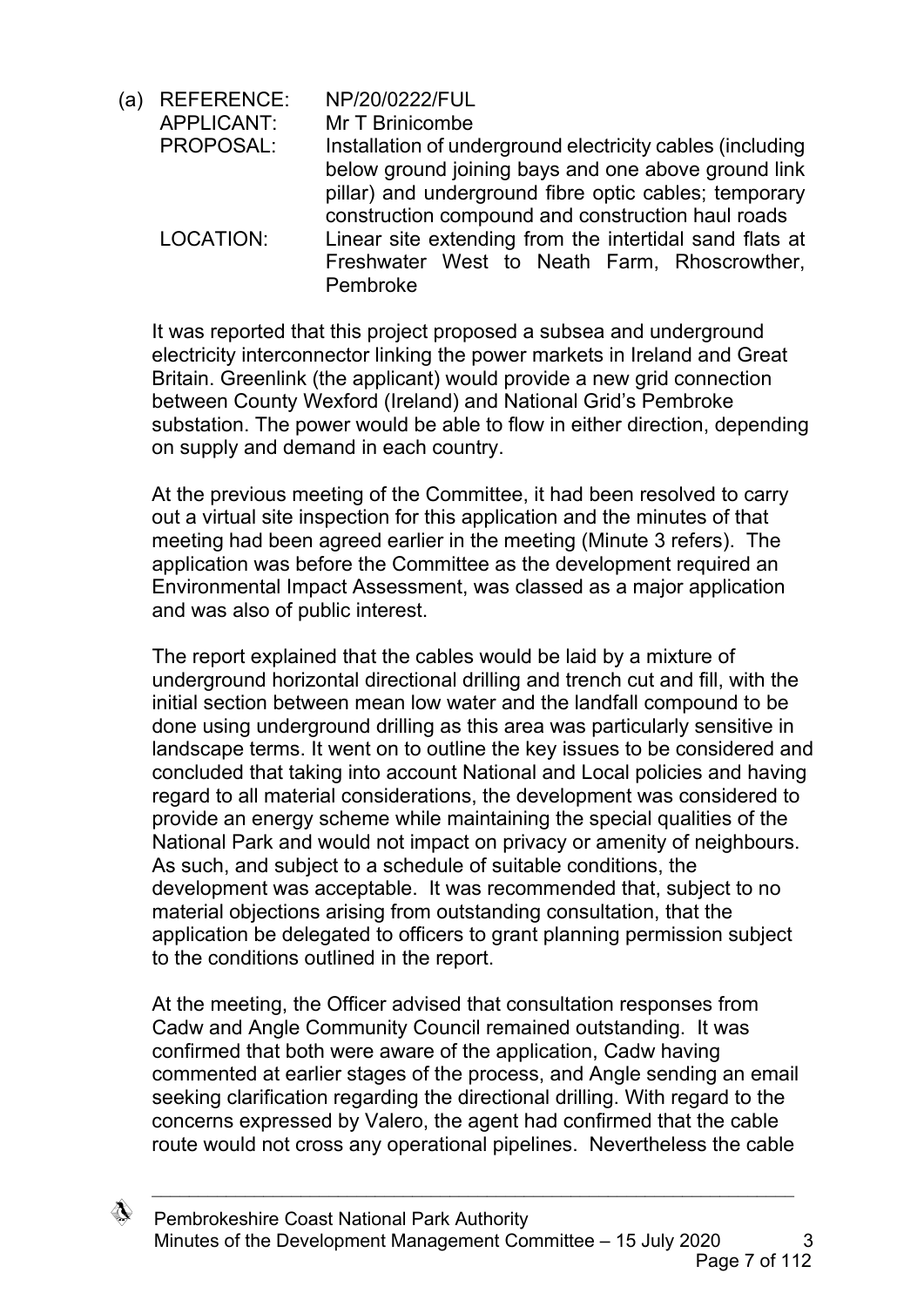would be laid in ducts and would be thermally controlled to manage the dissipation of heat. It was not anticipated there would be any effect on crops in the vicinity. Measures would also be undertaken to control soil compaction and bio-security.

With regard to issues raised by Members at the virtual Site Inspection, the officer advised that the local AM and MP had been advised that the application would be considered by the Authority that morning. Discussions with the agent had confirmed that small marker posts (a maximum of 600mm above ground) would be needed to show the location of the underground cables at key crossing points and indicative drawings and map of locations had been submitted. However a condition would be included with any permission to cover their final design and location. The Agent had also confirmed that the link pillar would be a secure, lockable structure which would not require any security fencing. Finally it was anticipated that on completion of the work, the land subject to trench cut and fill would be returned to the landowner as bare land, for their ongoing management, rather than re-seeded.

With regard to the conditions set out in the report, the officer advised that additional conditions were required regarding an archaeological scheme of investigation and requiring details of the link pillar and marker posts to be agreed.

There was one speaker, Mr Tom Brinicombe, the applicant. He explained that from the outset the company had adopted an open approach to communication with statutory consultees and the local community, and he considered the proposals to be sensitive and well designed. Once Freshwater West had been selected as the preferred site, stakeholder consultations had commenced, and several issues had been raised as a result, particularly the importance of maintaining access along the B4320 road and the sensitivity and importance of the beach and dunes for wildlife and recreation. As a result, and following geotechnical and geophysical surveys, the company had committed to complete these sections using Horizontal Directional Drilling, as well as using this method beneath a small wooded area. They had also agreed not to undertake any work during July or August.

Concerns had been expressed that the cable could become exposed on the beach, however it was very important to the company that this did not occur, as it was considered nationally important infrastructure. Two topographical surveys had been undertaken, one following a storm which had removed material from the beach, and these had informed the decision regarding the depth of the cables and the applicant was confident that they would not become exposed.

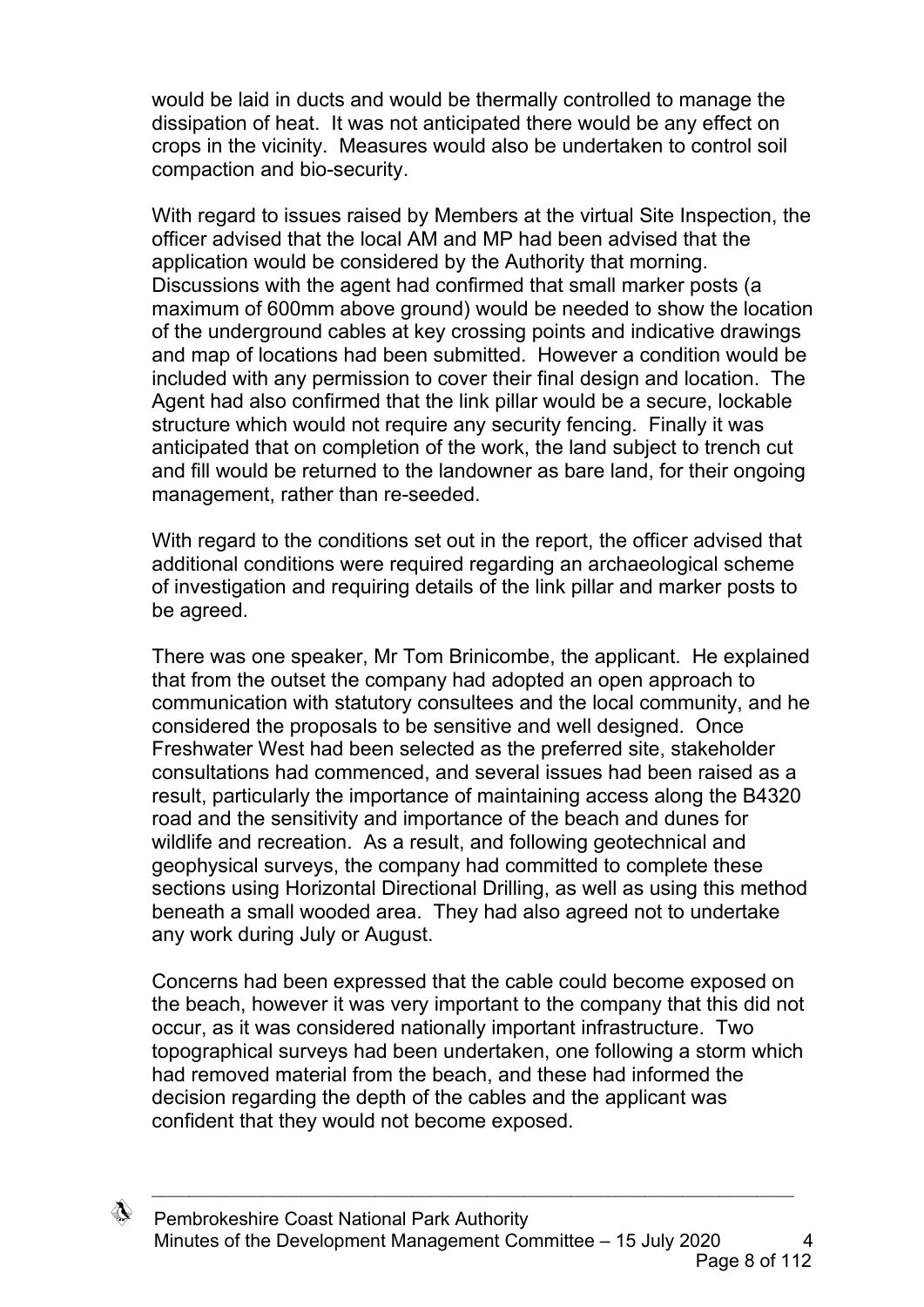Acknowledging the importance of Valero as a local employer, Mr Brinicombe reassured Members that the high pressure pipeline would be protected throughout the construction process and the companies were in the process of finalising an asset protection agreement; there would be ongoing communication with the company.

In terms of the timescale, it was anticipated that the compound would be in situ for three months, however the weather would be one of the factors which determined how long the work would take. The directional drilling would take approximately two weeks and there would be a rolling construction programme for the cut and fill trenches. However the company would continue to communicate with local stakeholders and would take care to protect the quality of the National Park throughout.

Members asked a number of questions regarding the safety of beach users while underground drilling was taking place, particularly as the project could generate significant local interest and Mr Brinicombe reassured them that due to the depth of the drilling, there would be no need for the beach to be closed and that no vibrations would be felt on the surface. He anticipated that staff would be present when the cables were being pulled through to ensure that the public maintained a safe distance. He added that the company was open to suggestions for maximising the educational opportunities of the project. Referring to the 10m depth of the cables, one Member sought reassurance that this was referenced to a datum point.

Another Member asked about the employment potential of the project and Mr Brinicombe replied that it was anticipated 250 full time equivalent jobs would be created during the construction phase of the project, and that Welsh Government were keen that the benefits of the project be felt in the local economy.

The recommendation of delegated approval was moved and seconded, and those Members confirmed that their motion was subject to the amended conditions referred to by the officer. Before any voting took place, the Solicitor reminded the Committee that in order to vote, Members must have been present for the whole debate; even if they had gone out of camera shot, they had to have been able to hear everything that was said.

Some Members wished to be reassured regarding the robustness of the condition relating to the written archaeological scheme of investigation and the action that would be taken should any significant finds be made, suggesting that an archaeologist should be on site while the trenching work was being undertaken. Officers explained that Dyfed Archaeological Trust would be involved in assessing the written scheme of investigation